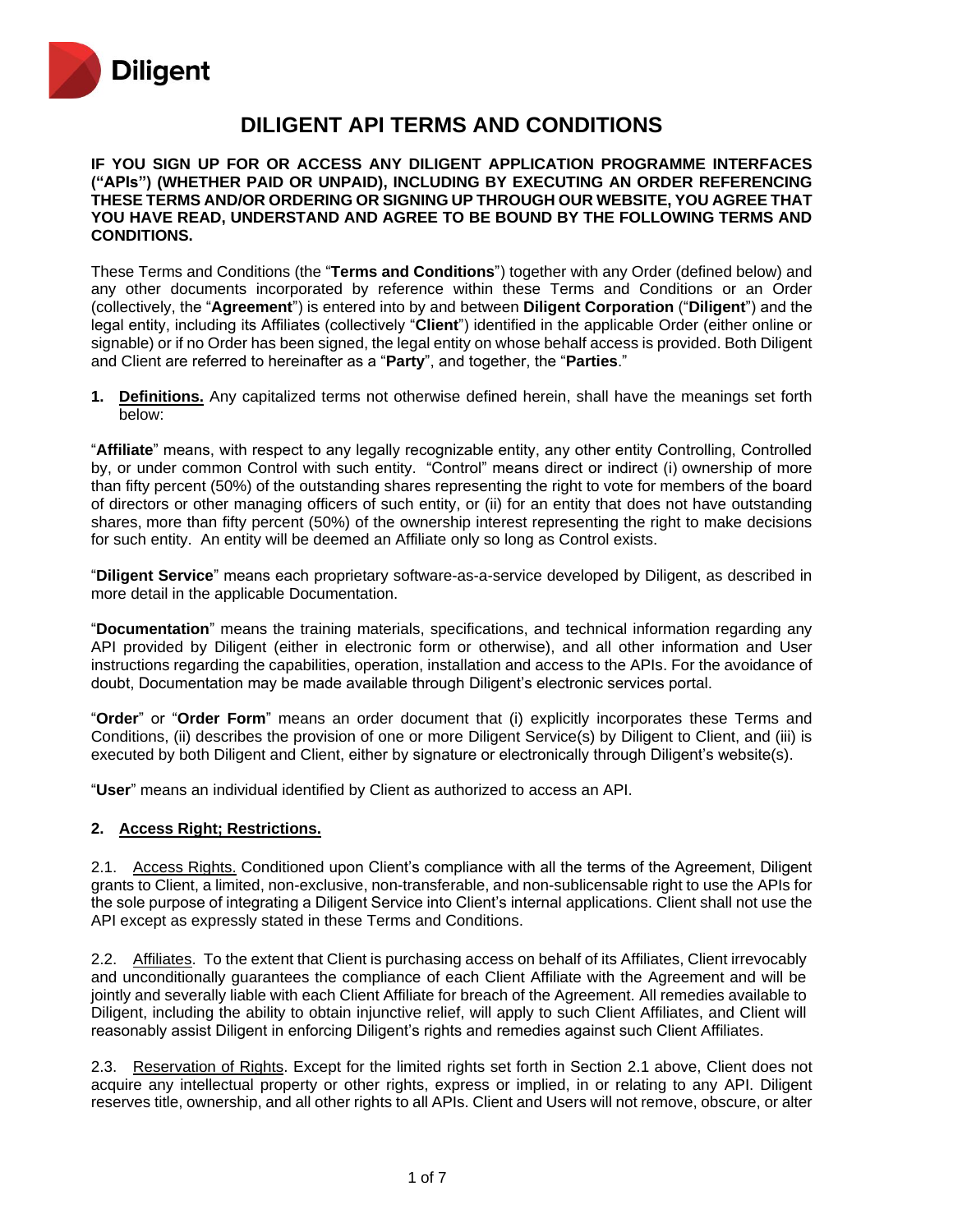

Diligent's copyright notices, trademarks, other proprietary rights notices, or any other content of any kind appearing in the API.

2.4. Restrictions. Client must not, and represents and warrants it will not, use the APIs in any manner that is not described in the Documentation or in any manner that is prohibited by the Agreement. Client is responsible for all access and use of the APIs by its Users and any person that gains access through Client or any of its Users.

2.5. Restrictions on Use. Client must not and must ensure that Users do not, directly or indirectly, (i) reverse engineer, disassemble, decipher, translate, decompile, prepare derivative works of the API or otherwise attempt to access, imitate, derive or discover the source code thereof; (ii) use the API in any way that is unlawful, harmful, threatening, abusive, harassing, tortious, defamatory, vulgar, obscene, libelous, invasive of another's privacy or right of publicity, hateful, or racially, ethnically or otherwise objectionable; (iii) infringe the intellectual property rights of any third party in connection with use of the APIs or Documentation; (iv) interfere with or disrupt Diligent's software, the Diligent systems, equipment or networks connected to the APIs, or disobey any requirements, procedures, policies or regulations of networks connected to the APIs made known to Client; (v) license, sell, rent, lease, lend, transfer, outsource, sublicense or otherwise provide access to the APIs or utilize the APIs for the benefit of a third party, including through a service bureau, commercial time-sharing arrangement, or application service provider (ASP) arrangement; (vi) circumvent the security of the APIs or any host, network, or account related thereto; (vii) perform any penetration testing on or with respect to the APIs, including use of any tools, code or instruction intended to fuzz, damage, destroy, alter, reveal any portion or expose vulnerability of the APIs (unless specifically authorized by Diligent in writing); (viii) make any use of the APIs that Diligent reasonably believes is abusive or that violates any applicable local, state, national, international or foreign law; (ix) fail to use commercially reasonable efforts to prevent the unauthorized license, sale, transfer, lease, transmission, distribution or other disclosure of the APIs; or (x) use the APIs, in whole or in part, in any manner that competes with Diligent or its Affiliates.

2.6. Client is responsible for determining the security configurations of its systems (e.g. password construction rules and expiration intervals). Client is responsible for setting up and ensuring the confidentiality of User accounts and passwords assigned to them for use with the APIs. Client is responsible for promptly notifying Diligent after confirming any actual or reasonably suspected information security breaches affecting the security of the APIs, of which it becomes aware, including without limitation compromised User accounts. Client is responsible for periodically reviewing its security configurations and access rights to determine if they are appropriate for its needs. Client is responsible for defining its authorized approvers, documentation and validation requirements for changes to its use and access to the APIs.

2.7.Client acknowledges that it is not entitled to receive any support from Diligent for the APIs under this Agreement. It is Client's sole responsibility to provide any relevant technical assistance and/or support to its Users.

2.8.The use of the APIs may link to, or allow Client or its Users to connect and use, certain third-party products, services, or software ("Third-Party Services", and each, a "Third-Party Service") in conjunction with Client's use of the Diligent Service. To take advantage of these features, Users may be required to sign up or log into such Third-Party Service or their respective websites or applications. Client acknowledges that any use of such Third-Party Service is governed solely by the terms and conditions and privacy policy of such Third-Party Service, and that Diligent does not endorse, is not liable for, and makes no representations as to any Third-Party Service, its content, or the manner in which such Third-Party Service uses, stores or processes any data. Certain features of certain Diligent Services may depend on the availability of these Third-Party Services and the features and functionality they make available. Diligent does not control Third-Party Service features and functionality, which may change without notice to Diligent or Client. If any Third-Party Service stops providing access to some or all of the features or functionality currently or historically available to Diligent, or stops providing access to such features and functionality on reasonable terms, as determined by Diligent in its sole discretion, Diligent may stop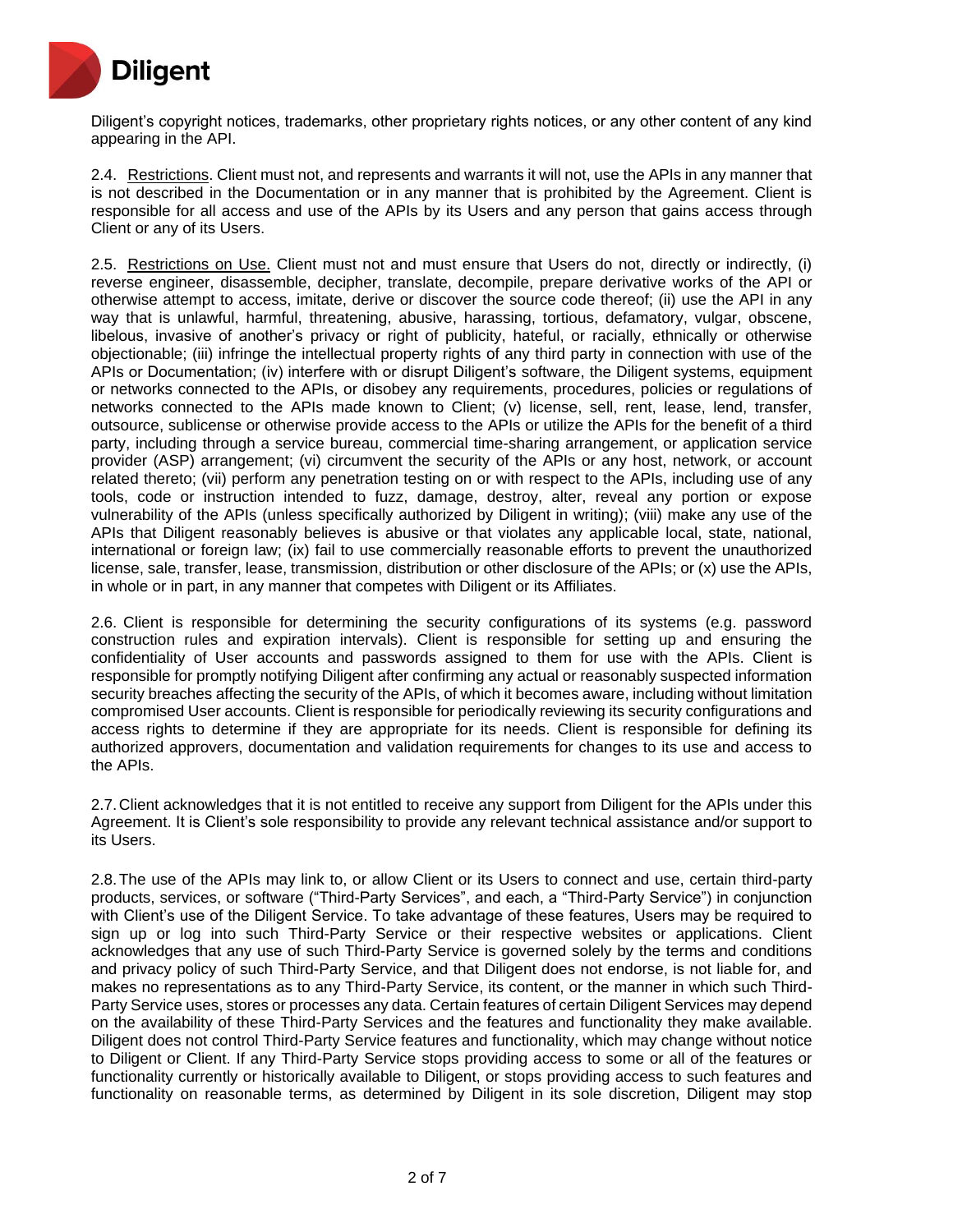

providing access to certain features and functionality of the Diligent Services. Diligent will not be liable to Client for any refunds or any damage or loss arising from or in connection with any such change made by a Third-Party Service or any resulting change to the Diligent Service. Client and its User irrevocably waive any claims against Diligent with respect to any Third-Party Services.

## **3. Disclaimers.**

3.1.A TO THE MAXIMUM EXTENT PERMITTED BY APPLICABLE LAW, DILIGENT DISCLAIMS ALL WARRANTIES, REPRESENTATIONS, CONDITIONS AND ALL OTHER TERMS WHETHER EXPRESS, IMPLIED OR STATUTORY.

B THE WARRANTIES, REPRESENTATIONS, CONDITIONS AND ALL OTHER TERMS DISCLAIMED IN SECTION 3.1(A) SHALL INCLUDE (WITHOUT LIMITATION) ANY WARRANTIES, REPRESENTATIONS, CONDITIONS AND OTHER TERMS OF QUALITY, MERCHANTABILITY, FITNESS FOR A PARTICULAR PURPOSE AND NON-INFRINGEMENT.

C DILIGENT MAKES NO WARRANTY, UNDERTAKING, REPRESENTATION, CONDITION OR OTHER AGREEMENT THAT THE APIS, OR ANY INFORMATION OR DATA ACCESSED OR STORED THEREIN WILL MEET CLIENT'S REQUIREMENTS OR BE ACCURATE, COMPLETE, ERROR-FREE, RELIABLE, OR AVAILABLE.

D. THE APIS AND ANY COMPONENTS THEREOF ARE PROVIDED ON AN "AS IS" AND "AS AVAILABLE" BASIS, AND CLIENT'S USE OF THE APIS IS AT CLIENT'S OWN RISK.

**4. Indemnification.** Client will indemnify Diligent against any third party claim arising from the access and use by Client and its Users of the APIs that breaches the terms of this the Agreement. Diligent shall provide prompt written notice of any claim; (ii) grant Client control over the defense and settlement of the claim; and (iii) provide such cooperation as Client may reasonably request with respect to the defense or settlement of such claim. Diligent may participate in the defense with counsel of its own choosing and at Client's cost and expense. Client will not admit liability, take any position adverse or contrary to Diligent, or otherwise attempt to settle any claim or action without the express written consent of Diligent.

### **5. DISCLAIMER OF CERTAIN DAMAGES.**

5.1. SUBJECT TO SECTION 6: IN NO EVENT WILL DILIGENT BE LIABLE OR RESPONSIBLE TO CLIENT FOR:

(I) ANY SPECIAL, INCIDENTAL, PUNITIVE, INDIRECT OR CONSEQUENTIAL DAMAGES; OR (II) LOSS OF PROFITS, BUSINESS, GOODWILL, ANTICIPATED SAVINGS, OR USE; PROPERTY DAMAGE; OR BUSINESS INTERRUPTION, IN EACH CASE ARISING OUT OF OR IN ANY WAY RELATED TO THE AGREEMENT, ANY DILIGENT SERVICE, PROFESSIONAL SERVICES, OR SOFTWARE (WHETHER CAUSED BY BREACH OF CONTRACT OR TORT (INCLUDING NEGLIGENCE) OR BREACH OF STATUTORY DUTY OR ARISING IN ANY OTHER WAY).

5.2. SUBJECT TO SECTION 6, THE FOREGOING DISCLAIMERS WILL APPLY EVEN IF: (I) DILIGENT HAS BEEN ADVISED OF THE POSSIBILITY OF THE DAMAGES; (II) THE LIMITED REMEDIES SET FORTH HEREIN FAIL OF THEIR ESSENTIAL PURPOSE, AND (III) REGARDLESS OF IF THE LIABILITY IS BASED ON CONTRACT, TORT, NEGLIGENCE, STRICT LIABILITY, PRODUCT LIABILITY OR OTHERWISE.

### **6. LIMITATIONS ON LIABILITY.**

6.1.SUBJECT TO SECTION 10.4, IN NO EVENT WILL THE AGGREGATE LIABILITY OF DILIGENT (TO THE EXTENT NOT DISCLAIMED UNDER SECTION 9) ARISING OUT OF OR IN CONNECTION WITH THE AGREEMENT (WHETHER CAUSED BY BREACH OF CONTRACT OR TORT (INCLUDING NEGLIGENCE OR BREACH OF STATUTORY DUTY OR ARISING IN ANY OTHER WAY)) EXCEED \$500.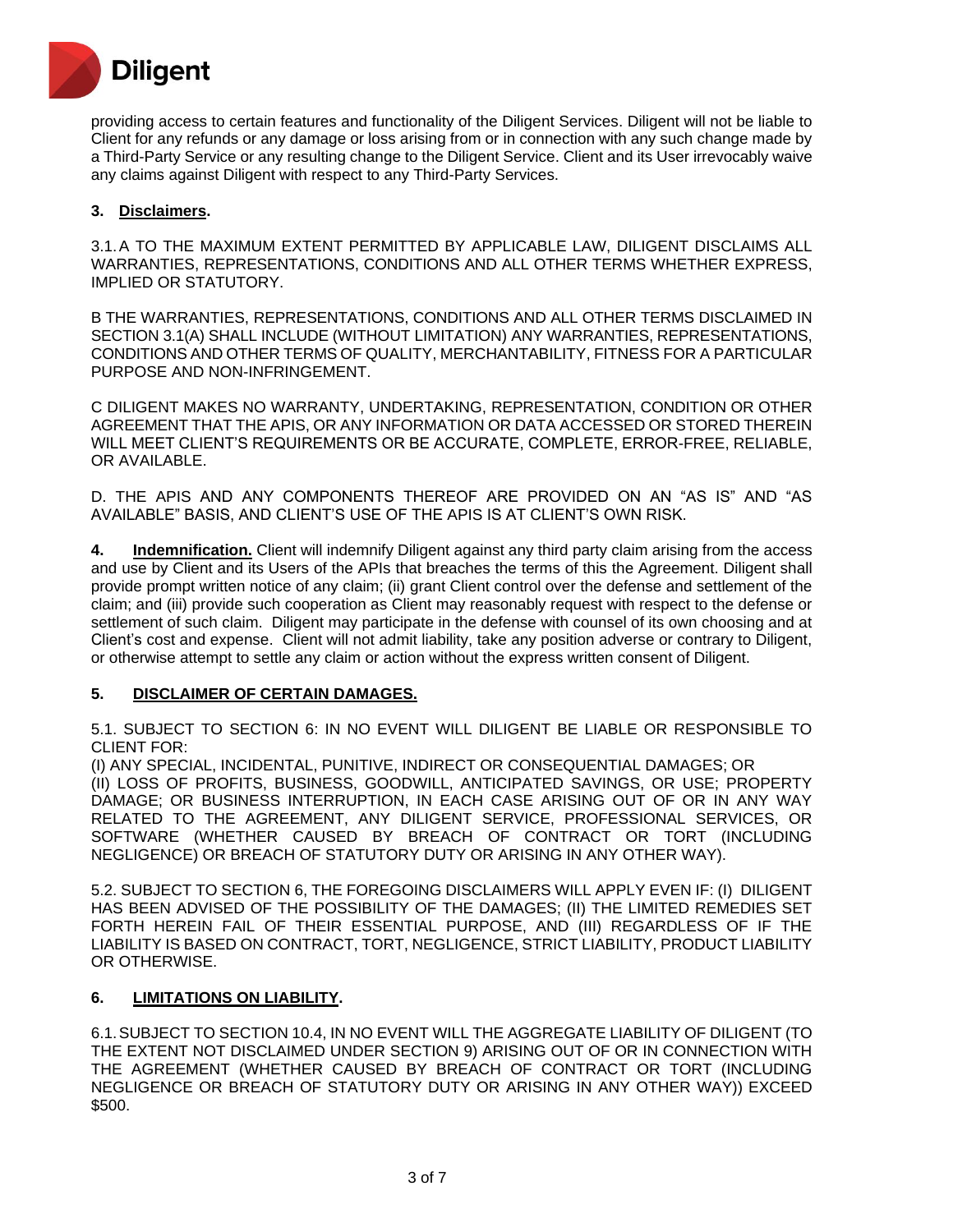

6.2.SUBJECT TO SECTION 8.3, THE EXISTENCE OF MULTIPLE CLAIMS UNDER OR RELATED TO THE AGREEMENT OR ANY ORDERS OR THE APIS WILL NOT ENLARGE OR EXTEND THE LIMITATION ON MONEY DAMAGES.

6.3.Nothing in the Agreement excludes the liability of either Party: (a) for death or personal injury caused by that Party's negligence; or (b) for fraud or fraudulent misrepresentation; or (c) for any other liabilities that cannot be excluded by law.

6.4.No right of action and other entitlements arising from or pertaining to the APIs may be brought by Client more than one (1) year after the date on which Client has become aware of or could have become aware of such right and entitlement.

**7. Termination.** Client may terminate the Agreement by ceasing use of the APIs. Diligent may terminate the Agreement at any time, at its discretion and without notice. Upon termination of the Agreement, all rights granted to Client pursuant to the Agreement (as the case may be) will terminate, Client will immediately cease all access and use of the applicable APIs and will delete all Documentation and any Diligent Confidential Information in its possession.

**8. Confidentiality.** Client will retain in confidence all non-public information, technology, and materials (including the APIs and Documentation) provided by or on behalf of Diligent (Diligent's "**Confidential Information**"). Client will not disclose the Confidential Information to any third party except for those provided under the Agreement or use it for any purpose other than to carry out the activities contemplated under the Agreement. Client may only disclose the Confidential Information to its employees or third parties who assist with the operation of the Agreement (e.g., Users, contract developers, service providers, etc.), who have a need to know in connection with the Agreement and who have agreed to obligations of confidentiality that are no less restrictive than the obligations in the Agreement. Client will take reasonable steps, and in no event will those steps be any less secure than the steps it uses to protect its own similar information, to ensure that the Confidential Information is protected. Client is responsible for the actions or inactions of its employees and advisors with respect to use and disclosure of the other's Confidential Information. The restrictions set forth in this paragraph will not apply to any information that: (a) was known by Client without obligation of confidentiality prior to disclosure by Diligent; (b) was in or entered the public domain through no fault of Client; (c) is disclosed to Client by a third party legally entitled to make the disclosure without violation of any obligation of confidentiality; or (d) is independently developed by the Client without reference to any Confidential Information. To the extent that Confidential Information is required by applicable law or regulations to be disclosed, Client may disclose such information after providing to Diligent, to the extent permitted by law, prompt notification of such request for disclosure for the purpose of challenging such request. The Parties agree that any violation or threatened violation of this Section will cause irreparable injury to Diligent for which money damages would be an insufficient remedy, therefore Diligentwill be entitled to seek injunctive relief, without the necessity of posting bond or proving actual damages, in addition to other appropriate legal remedies.

#### **9. Miscellaneous.**

9.1. Conflict. If there is an inconsistency between any of the provisions in the Agreement and any Order, the provisions in the Order shall control.

9.2. Variations. Diligent may change, update, add or remove provisions of these Terms and Conditions at any time by posting the updated Terms and Conditions on the Diligent website(s) and by providing a notice on the website(s). Except as otherwise required by law, the updated Terms and Conditions are effective as of the day of posting. If Client does not agree with any of the updated Terms and Conditions, Client must not renew or stop using the APIs. Additionally, Diligent may make changes to the APIs at any time.

9.3. Waiver. All waivers under the Agreement must be in writing to be effective. No waiver by a Party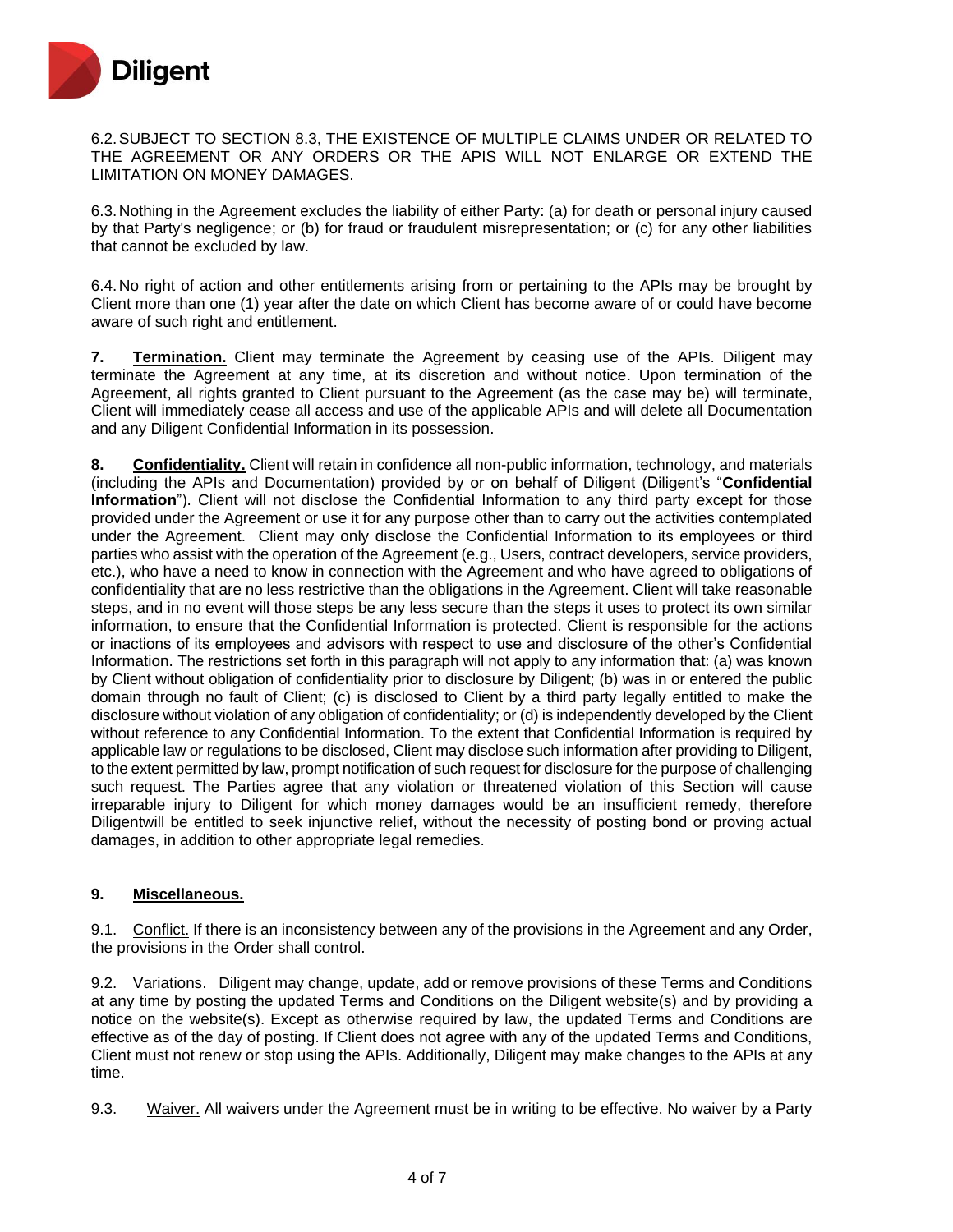

of any default or breach will be deemed a waiver of any subsequent default or breach. No failure or delay by a Party to exercise any right or remedy provided under the Agreement will operate as a waiver or prevent the exercise of any such right or remedy of such Party, or the enforcement of any obligation of the other Party, under the Agreement. No single or partial exercise of such right or remedy shall prevent or restrict the further exercise of that or any other right or remedy.

9.4. Severance. If any provision (or part of a provision) of the Agreement is found to be invalid or unenforceable by any court of competent jurisdiction, the provision will be enforced to the fullest extent permissible to effect the Parties' intent, and the invalidity or unenforceability will not operate to invalidate the remaining provisions of the Agreement. If any invalid, unenforceable or illegal provision would be valid, enforceable or legal if some part of it were deleted, the provision shall apply with whatever modification is necessary to give effect to the commercial intention of the Parties.

9.5. Interpretation of Agreement. The Agreement will be interpreted according to the plain meaning of its terms without any presumption that it should be construed in favor of or against either Party.

. 9.6. Governing Law and Dispute Resolution. The interpretation of this Agreement and all matters related to this Agreement will be construed in accordance with the laws of the State of Delaware, USA, without reference to the choice-of-law provisions of Delaware law. The Parties further agree that the Uniform Computer Information Transactions Act (UCITA) (as adopted or as may be adopted in the State of Delaware or any other jurisdiction) and the United Nations Convention on Contracts for the International Sale of Goods do not apply to this Agreement. In any legal action relating to this Agreement, Client agrees to the exercise of jurisdiction over it by a state or federal court in Delaware. Client agrees that, if it brings any such action, it shall do so in state court in Delaware, or in federal court in Delaware

9.7. Bench Trial. The Parties agree to waive, to the maximum extent permitted by law, any right to a jury trial with regard to any dispute arising out of this Agreement.

9.8. Notices. Any notices required or permitted to be given hereunder by either Party to the other will be given in writing (i) by personal delivery, (ii) by bonded courier or a nationally-recognized overnight delivery company, (iii) by prepaid first class, registered or certified mail, postage prepaid, in each case addressed to the other Party at the address set forth in the Order (or to such other address as the other Party may request in writing by notice given pursuant to this Section) or (iv) by email. Notices will be deemed received: (a) if personally delivered, the same day; (b) if sent by courier or overnight delivery company, on the second working day after the day it was sent; (c) if sent by mail, five (5) working days following posting; or (d) if sent by email, the date of delivery. Client hereby consents to receive communications from Diligent in an electronic form. Where Diligent requires that Client provides an e-mail address; Client is responsible for providing Client's most current e-mail address. In the event that the last e-mail address Client provided to Diligent is not valid, or if for any reason Diligent is not capable of delivering to Client any notices required/ permitted by the Agreement, Diligent's dispatch of the e-mail containing such notice will nonetheless constitute effective notice. Evidence of successful transmission shall be retained.

9.9. Entire Agreement. The Agreement, together with any other applicable Product Terms identified at <https://diligent.com/product-terms> and all legal documents herein incorporated by reference, contain the entire understanding and agreement between Diligent and Client with respect to the subject matter of the Agreement, and supersedes all other prior and contemporaneous proposals, representations, agreements, understandings, and commitments between Diligent and Client with respect to the subject matter of the Agreement.

The Agreement supersedes any conflicting terms in Client's purchase order or other ordering document. Any terms of trade stated or referenced in Client's purchase order, or any other terms to which Diligent has not specifically agreed in a writing signed by an authorized representative of Diligent, are not binding on Diligent.

Each of the Parties acknowledges and agrees that in entering into the Agreement, it does not rely on any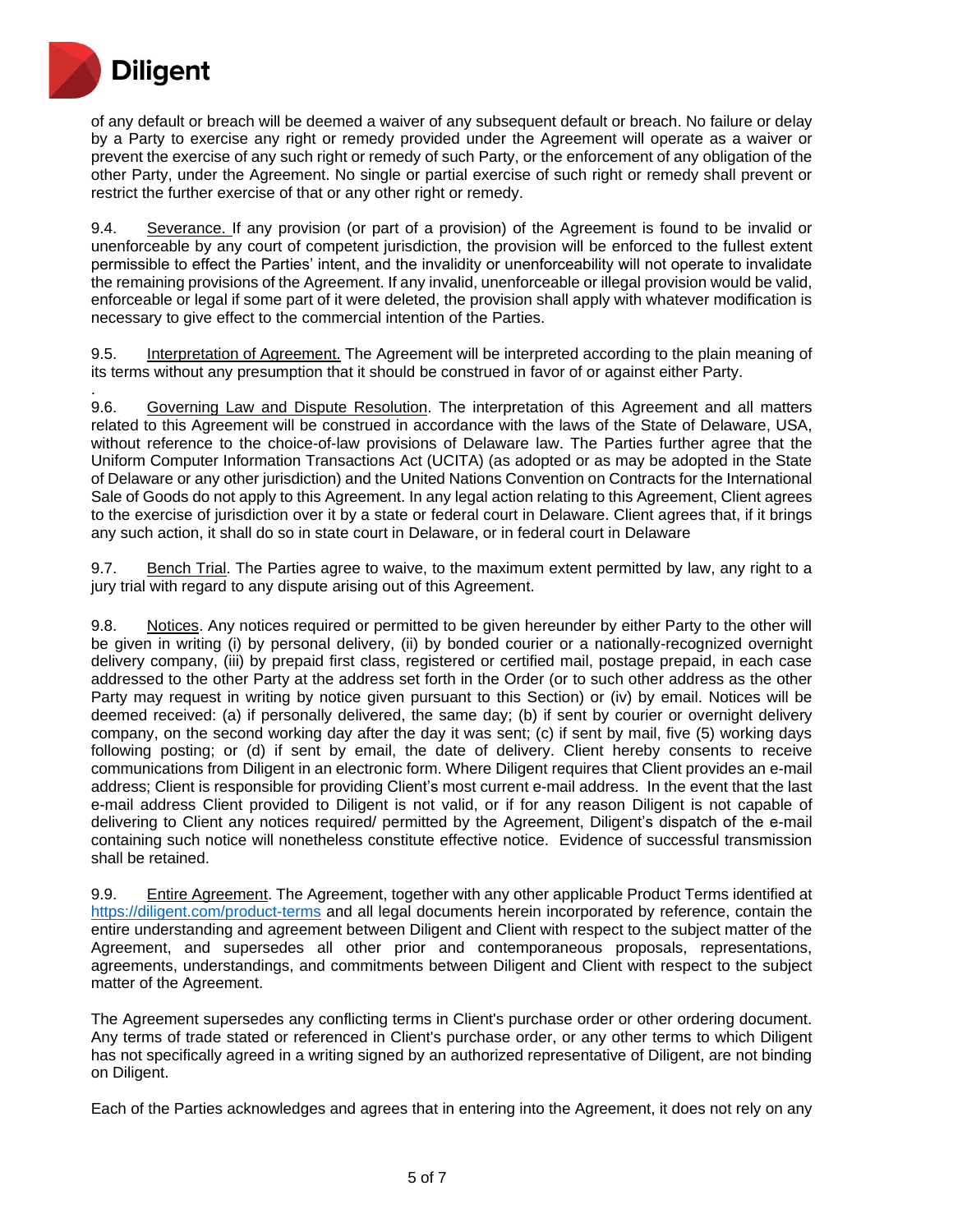

undertaking, promise, assurance, statement, representation, warranty or understanding (whether in writing or not) of any person (whether a Party to the Agreement or not) relating to the subject matter of the Agreement, other than as expressly set out in the Agreement.

9.10. Privacy. Each Party will comply, to the extent applicable, with data protection laws, including but not limited to U.S. privacy laws, and the General Data Protection Regulation (EU) 2016/679 ("GDPR") of the European Parliament and of the Council, and any implementation thereof in national law. To use the Diligent Service(s), Diligent's Data Protection Addendum is also available at [https://diligent.com/data](https://diligent.com/data-processing-addendum)[processing-addendum,](https://diligent.com/data-processing-addendum) the terms of which as of the Effective Date are hereby incorporated into this Agreement by reference. Client may separately elect to execute such Data Protection Addendum provided that Client returns a copy of such Data Protection Addendum to Diligent at [privacy@diligent.com.](mailto:privacy@diligent.com)

9.11. Force Majeure. Neither Party will be responsible for failure of performance, other than for an obligation to pay money, due to causes beyond its control, including: acts of God or nature; labor disputes; sovereign acts of any federal, state or foreign governments; network and/or computer failure or shortage of supplied materials ("**Force Majeure Event**"); provided that the affected Party makes a reasonable attempt to remove the impact of the Force Majeure Event as soon as reasonably possible. Either Party will have the right to terminate the Agreement upon written notice if a Force Majeure Event continues to impact performance of the other Party for more than thirty (30) consecutive days.

9.12. Export. Neither Party shall export, directly or indirectly, any technical data acquired from the other Party under this Agreement (or any products, including software, incorporating any such data) to any country or person in breach of any applicable laws or regulations regulating export ("*Export Control Laws*"). Client shall ensure that its Users do not access any API in breach of Export Control Laws.

9.13. Anti-Bribery. Each Party shall comply with all applicable anti-bribery legislation in connection with the operation of this Agreement. Each Party agrees that it has not received or been offered any illegal bribe, kickback payment, gift, or thing of value from any of the other Party's employees or agents in connection with this Agreement. Reasonable gifts and entertainment provided in the ordinary course of business do not violate the above restriction. If a Party learns of any breach of this Section related to this Agreement, it will use reasonable efforts to promptly notify the other Party's legal department.

9.14. No Assignment or Delegation. Client may not (i) assign the Agreement or rights to the APIs, in whole or in part, or (ii) delegate its duties, or have another assume its responsibilities or liabilities, under the Agreement, to any third party without the prior written consent of Diligent. Any attempted assignment in contravention of this provision will be null and void. The Agreement will be binding on all permitted assignees and successors in interest. Diligent may freely assign or subcontract its rights or obligations under this Agreement.

9.15. Independent Contractor. Diligent is an independent contractor. Nothing in the Agreement will be construed to create a partnership, joint venture, or agency relationship between the Parties and neither Party will have the power to act in the name or on behalf of, or otherwise bind the other in any way (including, but not limited to, the making of any representation or warranty, the assumption of any obligation or liability and the exercise of any right or power).

9.16. Third-party Beneficiaries. This Agreement does not and is not intended to confer rights on anyone other than the two parties to the Agreement.

9.17. Rights and Remedies. Except as expressly provided in the Agreement, the rights and remedies provided under the Agreement are in addition to, and not exclusive of, any rights or remedies provided by law.

9.18. Counterparts. The Agreement may be executed in any number of counterparts, each of which will be deemed an original and all of which taken together will constitute one signed agreement between the Parties. Signatures may be transmitted by facsimile or electronic mail in PDF or other similar format and